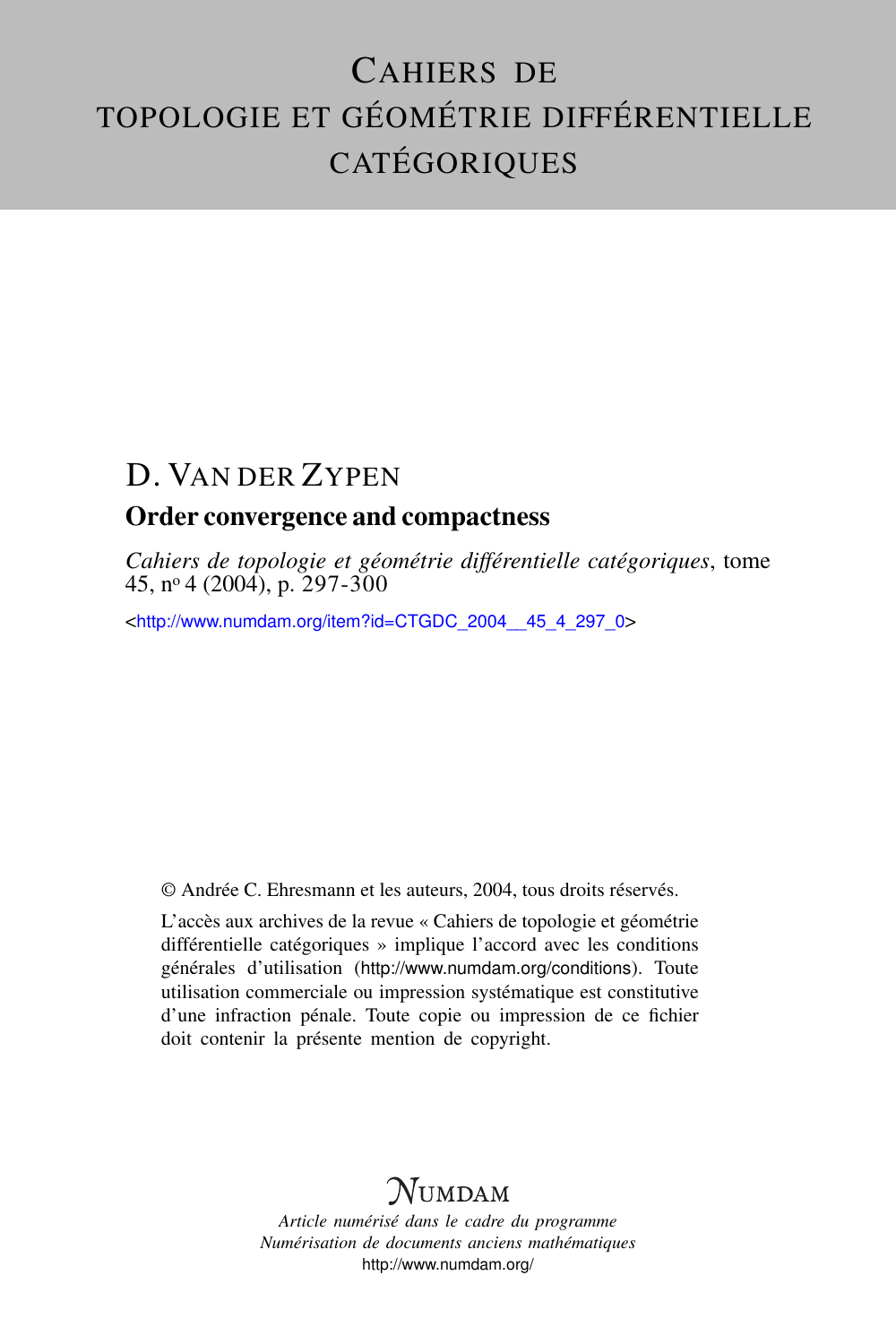### **ORDER CONVERGENCE AND COMPACTNESS** by D. van der ZYPEN

**Résumé.** Soit  $(P, \leq)$  un ensemble partiellement ordonné et soit  $\tau$  une topologie compacte sur P qui est plus fine que la topologie d'intervalles. Alors  $\tau$ est contenu dans la topologie de convergence d'ordre.<sup>1</sup>

#### 1 Topologies on a given poset

On any given partially ordered set  $(P, \leq)$  there are topologies arising from the given order in a natural way (see also [2]). Perhaps the best known such topology is the *interval topology*. Set  $S^- = \{P \setminus \{x\} : x \in P\}$ , and  $S^+ =$  $\{P\}{x): x \in P\}$  where  $(x) = \{y \in P : y \le x\}$  and  $[x) = \{y \in P : y \ge x\}.$ Then  $S = S^{-} \cup S^{+}$  is a subbase for the interval topology  $\tau_i(P)$  on P.

There is another natural way to endow an arbitrary poset  $(P, \leq)$  with a topology. We want to describe this topology in the following.

A (set) filter F on  $(P, \leq)$  is a nonempty subset of the powerset of P such that

 $-\emptyset \notin \mathcal{F}$ 

 $-U, V \in \mathcal{F}$  implies  $U \cap V \in \mathcal{F}$ 

 $-U \in \mathcal{F}$  and  $V \supset U$  imply  $V \in \mathcal{F}$ .

(Note that the above concept can of course be defined for arbitrary sets.) For any subset  $A \subseteq P$  let the set of lower bounds of A be denoted by  $A^l =$  $\{x \in P : x \le a \text{ for all } a \in A\}$  and the set of upper bounds by  $A^u = \{x \in A\}$  $P: x \ge a$  for all  $a \in A$ . If S is a collection of subsets of P then we set  $S^l = \iint_S S^l : S \in S$ , similarly set  $S^u = \iint_S S^u : S \in S$ .

Let  $A \subset P$  be a subset of a poset P and  $y \in P$ . We say that y is the infimum of A if y is the greatest element of  $A<sup>l</sup>$  and write  $\bigwedge A = y$ . Dually we define

AMS subject classification (2000): 06B15, 06B30

Keywords: interval topology, order convergence, order topology, compact ordered spaces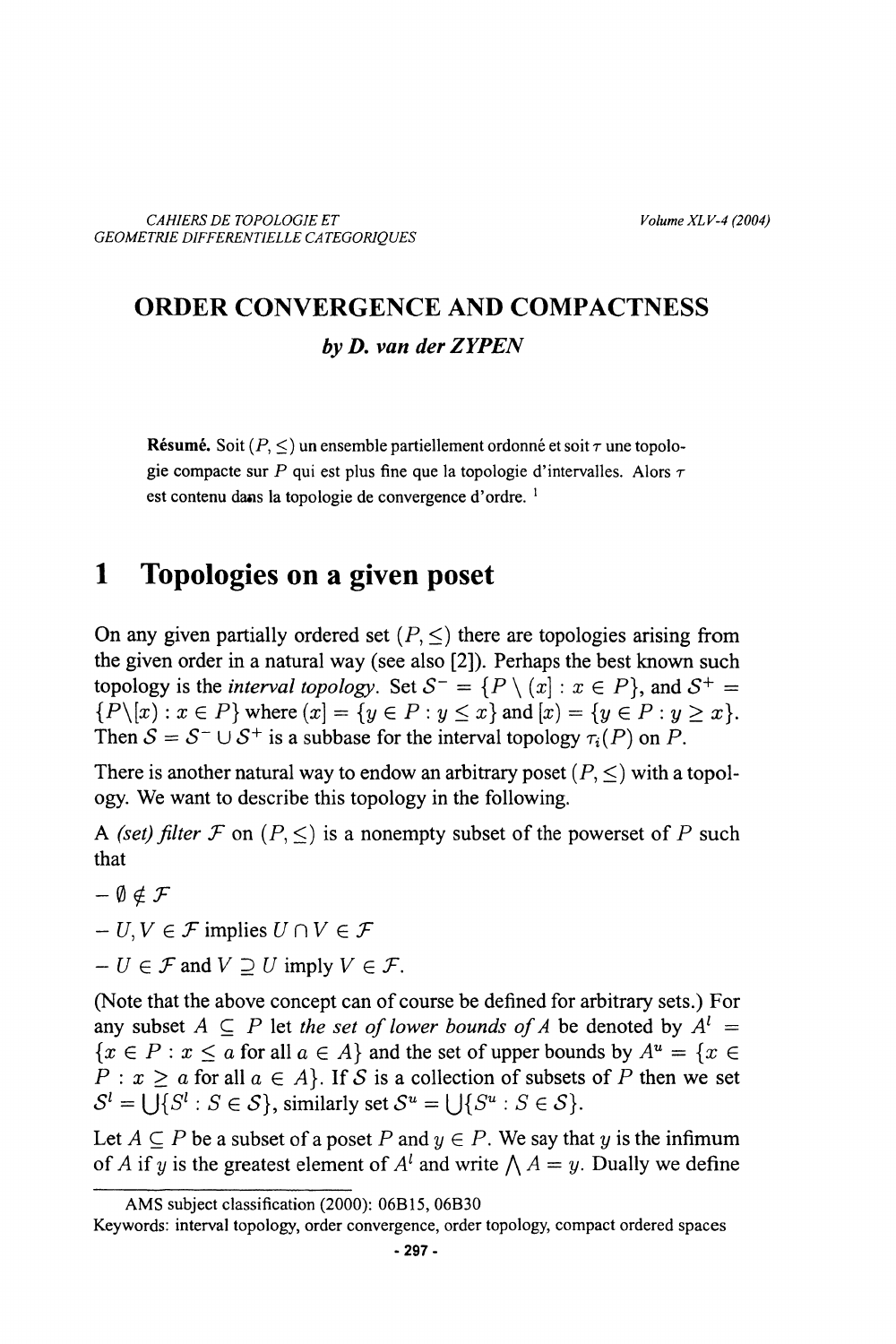the supremum of A, written  $\bigvee A$ . Note that in general, suprema and infima need not exist.

Let F be a filter on a poset P and let  $x \in P$ . We say that F order-converges to x, in symbols  $\mathcal{F} \rightarrow x$ , if  $\Lambda \mathcal{F}^u = x = \bigvee \mathcal{F}^l$ . Note that the principal ultrafilter consisting of the subsets of  $P$  that contain  $x$  order-converges to  $x$ .

Now we are able to define the **order convergence topology**  $\tau_o(P)$  (called order topology in [1]) on any given poset  $P$  by:

 $\tau_o(P) = \{U \subseteq P : \text{for any } x \in U \text{ and any filter } \mathcal{F} \text{ with } \mathcal{F} \rightarrow x\}$ we have  $U \in \mathcal{F}$ .

It is straightforward to verify that this is a topology. Indeed,  $\tau_o(P)$  is the finest topology on  $P$  such that order convergence implies topological convergence (which is not hard to prove either). We will make constant use of the following facts:

**FACT 1.1.** Let P be a poset, let F be a filter on P. Then:

- 1.  $x \in \mathcal{F}^u \Leftrightarrow (x) \in \mathcal{F}$  and  $x \in \mathcal{F}^l \Leftrightarrow (x) \in \mathcal{F}$ .
- 2. If  $\mathcal{F} \rightarrow x$  then  $\mathcal{F}^u \neq \emptyset \neq \mathcal{F}^l$ .
- 3. Suppose  $\mathcal{F} \rightarrow x$ . If  $x \not\leq a$  then  $P \setminus \{a\} \in \mathcal{F}$ . Dually if  $x \not\geq b$  then  $P \setminus [b] \in \mathcal{F}$ .
- 4. If  $\mathcal{F} \rightarrow x$  and G is a filter on P with  $G \supset \mathcal{F}$  then  $G \rightarrow x$ .

*Proof.* The proofs of assertions 1 and 2 are straightforward, and assertion 3 follows directly from [1], p. 3. We prove assertion 4. Since  $\mathcal{G}^u \supseteq \mathcal{F}^u$  it suffices to show that  $\mathcal{G}^u \subseteq [x]$  in order to get  $\bigwedge \mathcal{G}^u = x$ . Assume that there is  $y \in \mathcal{G}^u \setminus [x]$ . By assertion 1,  $(y) \in \mathcal{G}$ . Since we have  $x \not\leq y$ , we get  $P \setminus (y] \in \mathcal{F} \subseteq \mathcal{G}$  (by assertion 3). So  $(y] \cap (P \setminus (y]) = \emptyset \in \mathcal{G}$ , which is a contradiction. The statement  $\bigvee G^i = x$  is proved similarly.  $\Box$ 

#### $\mathbf{2}$ **The result**

Note that 1.1, assertion 3 implies that for any poset  $P$ , the interval topology  $\tau_i(P)$  is contained in the order convergence topology  $\tau_o(P)$ . The following theorem connects the concepts of interval topology, order convergence and compactness.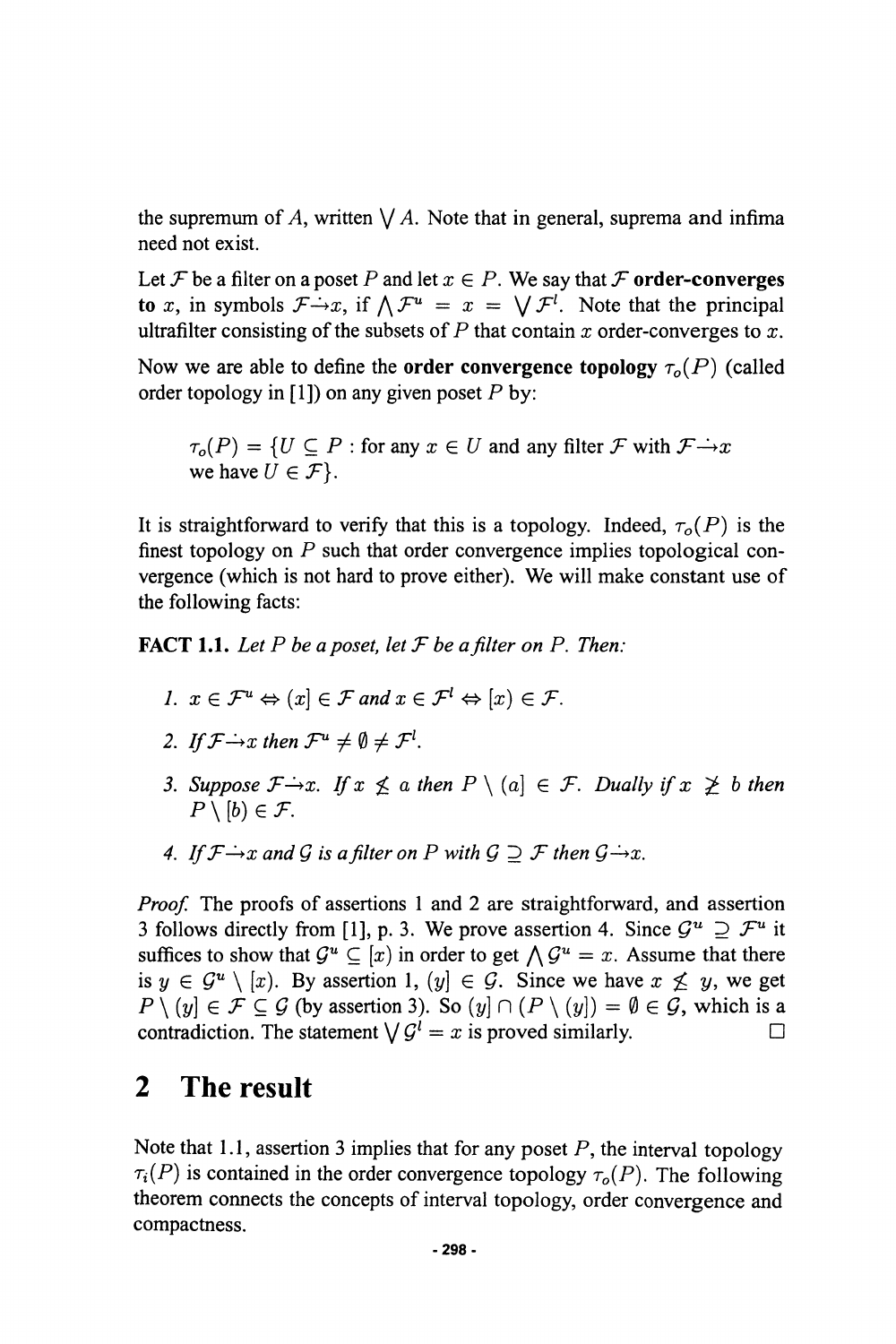**THEOREM 2.1.** Let  $(P, \leq)$  be a poset. If  $\tau$  is a compact topology on P such that  $\tau_i(P) \subseteq \tau$ , then  $\tau \subseteq \tau_o(P)$ .

*Proof.* Suppose that  $W \in \tau \setminus \tau_o(P)$ . Then there is  $x \in W$  and a filter F on P such that  $\mathcal{F} \rightarrow x$  and  $W \notin \mathcal{F}$ .

The strategy now is to find an ultrafilter on the closed set  $Q := P \setminus W$  of  $(P, \tau)$  that does not converge to any point of Q with respect to the subspace topology of  $(P, \tau)$  on Q. This will imply that Q is a non-compact closed subset of  $(P, \tau)$ , which in turn implies that  $(P, \tau)$  is not compact.

Note that every element of F intersects Q (otherwise we would have  $W \in$ F). So  $\mathcal{F} \cup \{Q\}$  is a filter base which is contained in some ultrafilter U. Moreover, by 1.1, assertion 4, the ultrafilter  $U$  order-converges to x.

It is easy to check that

$$
\mathcal{U}|_{\Omega} = \{U \cap Q : U \in \mathcal{U}\}
$$

is an ultrafilter on Q (this uses of course the fact that Q is a member of  $U$ ).

**Claim:**  $\mathcal{U}|_{Q}$  does not converge to any  $y \in Q$  with respect to  $\tau|_{Q}$ , the topology on Q induced by  $\tau$ .

*Proof of Claim:* Pick any  $y \in Q$ . First, we know that  $x \in W$  and  $y \in Q$ , whence  $x \neq y$ . Suppose that the following holds in P:

For all  $z \in \mathcal{U}^u$  we have  $y \leq z$  and for all  $z' \in \mathcal{U}^l$  we  $(A)$ have  $y \geq z'$ .

Then by definition of order convergence this would imply  $y \leq x$ , since  $x = \bigwedge \mathcal{U}^u$ , and similarly we would get  $y \geq x$ , a contradiction to  $x \neq y$ . So, (A) must be false, and without loss of generality we may assume that there is a  $z_0 \in \mathcal{U}^u$  with  $y \nleq z_0$ . By 1.1, assertion 1, we get  $(z_0) \in \mathcal{U}$  which implies

$$
B := (z_0] \cap Q \in \mathcal{U}|_{Q}.
$$

Since  $y \nleq z_0$  we also have

$$
y\in P\setminus(z_0].\quad \ (\star)
$$

Because  $\tau$  contains the interval topology  $\tau_i(P)$ , statement (\*) above implies that the set

$$
V := (P \setminus (z_0]) \cap Q = Q \setminus B
$$
  
- 299 -